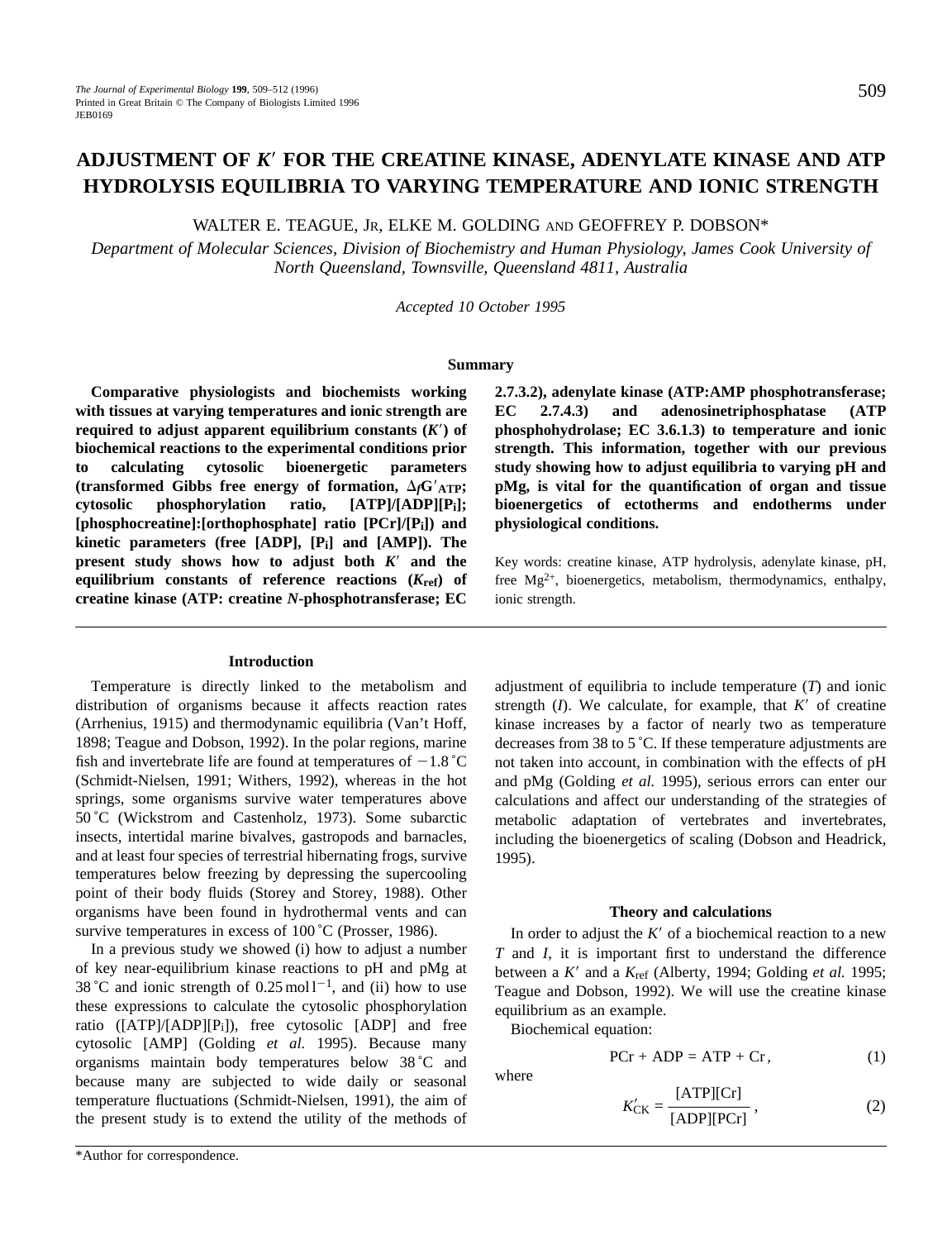#### 510 W. E. TEAGUE, E. M. GOLDING AND G. P. DOBSON

PCr is phosphocreatine, ADP is adenosine 5'-diphosphate, ATP is adenosine 5'-triphosphate, Cr is creatine and all concentrations are expressed in mol $1^{-1}$ . Each reactant represents the sum of all the ionic and metal complex species. The chemical equation for the above reaction can now be written.

Chemical equation:

$$
PCr^{2-} + ADP^{3-} + H^{+} = ATP^{4-} + Cr,
$$
\n(3)

where

$$
K_{\rm ref} = \frac{[ATP^{4-}][Cr]}{[ADP^{3-}][PCr^{2-}][H^{+}]}.
$$
\n(4)

The mathematical relationship between *K*9 (which may be experimentally determined at specified values of pH, pMg, *T* and *I*) and *K*ref (where each reactant represents a defined ionic species and the equilibrium constant must be calculated from a system of equations) is:

$$
K'_{CK} = K_{ref} \frac{[H^+] \left\{ 1 + \frac{[H^+]}{K_{aATP}} + (K_{bMgATP} [Mg^{2+}]) + \frac{(K_{bMgHATP} [H^+] [Mg^{2+}])}{K_{aATP}} \right\}}{\left\{ 1 + \frac{[H^+]}{K_{aADP}} + (K_{bMgADP} [Mg^{2+}]) + \frac{(K_{bMgHADP} [H^+] [Mg^{2+}])}{K_{aADP}} \right\} \left\{ 1 + \frac{[H^+]}{K_{aPT}} + (K_{bMgPCr} [Mg^{2+}]) \right\}},
$$
\n(5)

From the above equation, we can see that *K'* equals  $K_{\text{ref}}$  multiplied by an expression consisting of pH, pMg and all the appropriate acid-dissociation  $(K_a)$  and magnesium-binding constants  $(K_b)$  of the major ionic species in our equilibrium system. Thus, the effect of pH and pMg on *K*9 is exerted through their participation in the right-hand side of equation 5 (Golding *et al.* 1995). For our present calculations,  $K_{\text{ref}}$  and the acid-dissociation constants ( $K_a$  values) and magnesium-binding constants ( $K_b$  values) must all be adjusted to *T* and *I* because it is through these chemical equations that temperature and ionic strength influence *K*9.

## *Method of adjusting* K' *to a new* T *and* I *at specified pH and pMg*

Given *K*<sub>ref</sub> (at specified values of *T* and *I*) from the published literature, the sequence of mathematical operations required to adjust  $K'$  to new experimental  $T$  and  $I$  is as follows.

(1) Adjust  $K_{\text{ref}}$  from ionic strength 0.25 mol l<sup>-1</sup> to the condition of  $I=0$  mol l<sup>-1</sup> using the extended Debye–Hückel equation.

(2) Adjust  $K_{\text{ref}}$  (now at  $I=0 \text{ mol } 1^{-1}$ ) to the new temperature (18 °C) using the Van't Hoff equation.

(3) Adjust  $K_{\text{ref}}$  to the new ionic strength  $(I=0.15 \text{ mol}^{-1})$ , again using the extended Debye–Hückel equation.

(4) Adjust all metal-binding and acid-dissociation constants in the same way and substitute them into the right-hand side of equation 5.

(5)  $K'$  can now be calculated at specified pH, pMg, *T*, and *I* (Golding *et al.* 1995).

## *Example calculation*

## **Calculate** *K***<sup>** $\prime$ **</sup> of creatine kinase (CK) at** *T***=18 °C and** *I***=0.15 mol 1<sup>-1</sup> (pH 7.0, pMg 3.0)**

From published thermodynamic data on creatine kinase (Teague and Dobson, 1992):  $K_{\text{ref}}$  for CK is 4.959 $\times$ 10<sup>8</sup> l mol<sup>-1</sup> (25 °C, *I*=0.25 mol  $1^{-1}$ ) and enthalpy ( $\Delta H$ ) for *K*<sub>ref</sub> CK (equation 3) is  $-16.73$  kJ mol<sup>-1</sup> at *I*=0.25 mol  $1^{-1}$ .

## **Step 1: adjust**  $K_{\text{ref}}$  **from**  $I=0.25 \text{ mol } 1^{-1}$  **to**  $I=0 \text{ mol } 1^{-1}$

Using the extended form of the Debye–Hückel equation (Clarke and Glew, 1980; Alberty and Goldberg, 1992), adjust *K*ref from  $I=0.25$  mol l<sup>-1</sup> to  $I=0$  mol l<sup>-1</sup>. This adjustment is important because the  $\Delta H^{\circ}$  value used in the next calculation is given at  $I=0 \text{ mol } 1^{-1}$  (Table 1).

$$
K_{\text{ref}(I=0, T=\text{finite})} = K_{\text{ref}(I \text{ and } T \text{ both finite})} \Gamma, \qquad (6)
$$

where

$$
\Gamma = \frac{\Pi \gamma_{(I=\text{finite})} \text{products}}{\Pi \gamma_{(I=\text{finite})} \text{reactants}},\tag{7}
$$

$$
\ln \gamma = \frac{-A_{\rm m} I^{1/2} z^2}{1 + B I^{1/2}},\tag{8}
$$

and  $\gamma$  is the activity coefficient of each separate ionic species in the  $K_{\text{ref}}$ ,  $A_m$  is the Debye–Hückel constant ('ion-size parameter'), where  $A_m=3[-16.390+(261.337/T)+3.369\ln T-1.437(T/100)+0.112(T/100)^2]$  with *T* in K (Clarke and Glew, 1980; Alberty and Goldberg, 1992) and  $T(K)=273.15+t$ , *I* is ionic strength (mol  $1^{-1}$ ), *B* is 1.6 kg<sup>1/2</sup> mol<sup>-1/2</sup>, *z* is charge;  $\Pi$  indicates the product of the specified values, and  $t$  is temperature  $({}^{\circ}C)$ .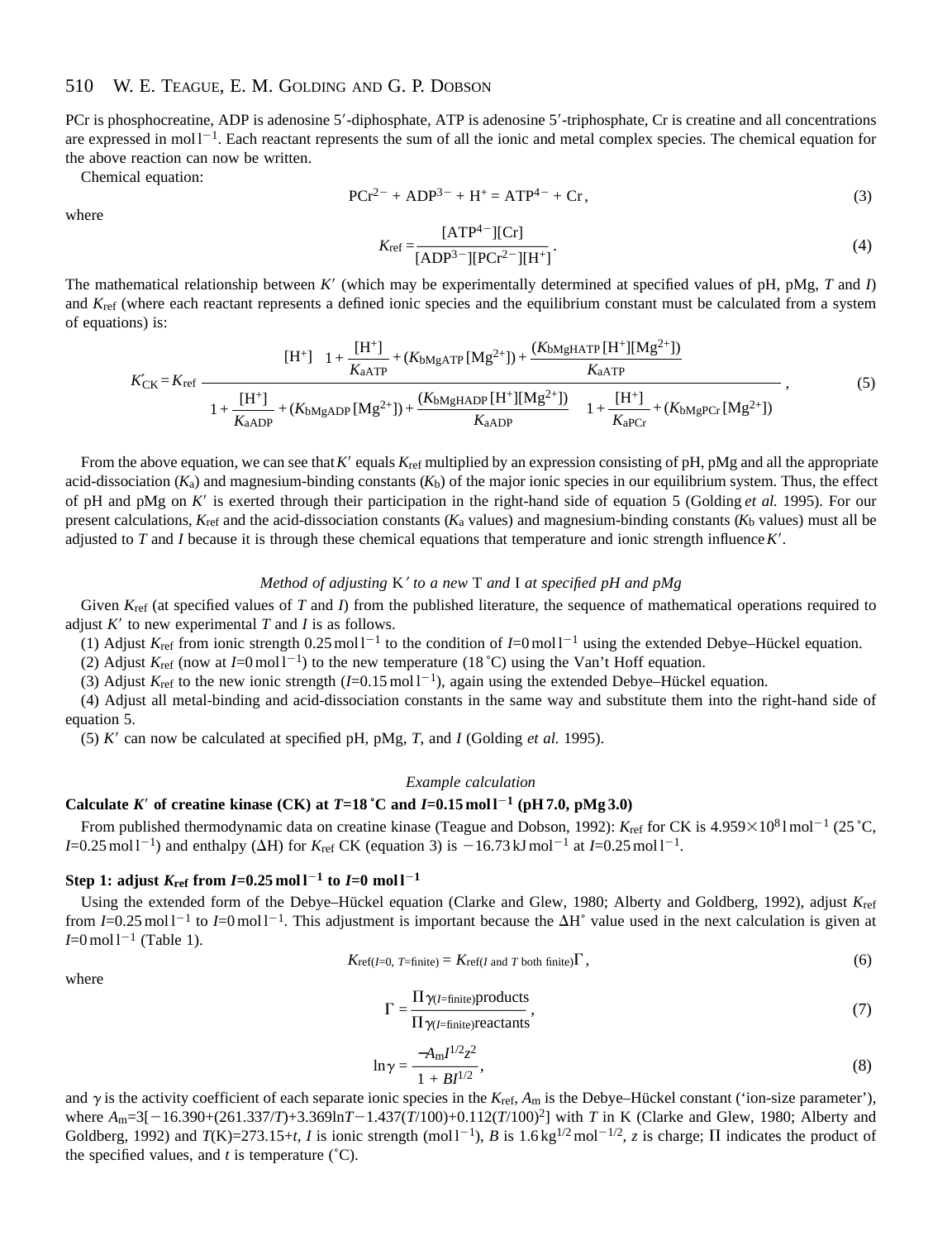|                                                         |                                                   |                                                                               | $K_{\mathrm{ref}}$                                | $\Delta H^\circ$ at |
|---------------------------------------------------------|---------------------------------------------------|-------------------------------------------------------------------------------|---------------------------------------------------|---------------------|
|                                                         | Equilibrium                                       |                                                                               | for $I=0$ ,                                       | $I=0$ , $T=25$ °C   |
| Reaction                                                | constant, K <sub>ref</sub>                        | $\Gamma$                                                                      | $T=25\text{ °C}$                                  | $(kJ \, mol^{-1})$  |
| $HATP3\leftrightarrow H++ATP4$                          | $[H^+] [ATP^{4-}]$                                | $\gamma(1)\gamma(4)$<br>$\overline{\gamma(3)}$                                | $2.512\times10^{-8}$                              | $-6.30$             |
|                                                         | [HATP <sup>3–</sup> ]                             |                                                                               |                                                   |                     |
|                                                         | $[H^+][ADP^3^-]$                                  | $\gamma(1)\gamma(3)$                                                          |                                                   |                     |
| $HADP2-<\leftrightarrow H++ADP3-$                       | [HADP <sup>2–</sup> ]                             | $\gamma(2)$                                                                   | $6.607\times10^{-8}$                              | $-5.60$             |
|                                                         |                                                   |                                                                               |                                                   |                     |
| $HAMP1-ightharpoonupH++AMP2-$                           | $[H^+][AMP^{2-}]$                                 | $\gamma(2)$                                                                   | $1.862\times10^{-7}$                              | $-5.40$             |
|                                                         | $[HAMP1-]$                                        |                                                                               |                                                   |                     |
| $HPCr^{1-}\leftrightarrow H^+ + PCr^{2-}$               | $[H^+][PCr^{2-}]$                                 | $\gamma(2)$                                                                   | $8.854\times10^{-6}$                              | 2.66                |
|                                                         | $[HPCr^{1-}]$                                     |                                                                               |                                                   |                     |
| $H_2PO_4{}^{1-}\leftrightarrow H^+ + HPO_4{}^{2-}$      | $[H^+][HPO_4^{2-}]$                               | $\gamma(2)$                                                                   | $6.026 \times 10^{-8}$                            | 3.60                |
|                                                         | $[H_2PO_4^{1-}]$                                  |                                                                               |                                                   |                     |
| $Mg^{2+}+ATP^{4-} \leftrightarrow MgATP^{2-}$           | [ $MgATP2–$ ]                                     | -1<br>$\overline{\gamma(4)}$                                                  | $1.514\times10^{6}$                               | 22.90               |
|                                                         | $\sqrt{\text{Mg}^{2+}\text{MTP}^{4-}}$            |                                                                               |                                                   |                     |
| $Mg^{2+}+HATP^{3-} \leftrightarrow MgHATP^{1-}$         | [ $MgHATP1–$ ]                                    | $\gamma(1)$<br>$\overline{\gamma(2)\gamma(3)}$                                |                                                   | 16.90               |
|                                                         | $[Mg^{2+}][HATP^{3-}]$                            |                                                                               | $4.266 \times 10^3$                               |                     |
| $Mg^{2+}+ADP^{3-} \leftrightarrow MgADP^{1-}$           | [ $MgADP1–$ ]                                     | $\gamma(1)$<br>$\sqrt{(2)\gamma(3)}$                                          |                                                   |                     |
|                                                         | $\sqrt{\text{Mg}^{2+} \text{I}(\text{ADP}^{3-})}$ |                                                                               | $4.466\times10^{4}$                               | 19.0                |
|                                                         | [MgHADP]                                          |                                                                               |                                                   |                     |
| $Mg^{2+}+HADP^{2-} \leftrightarrow MgHADP$              |                                                   | -1                                                                            | $3.163 \times 10^{2}$                             | 12.50               |
|                                                         | $\overline{\text{[Mg$^{2+}][HADP^{2-}]}}$         | $\overline{\gamma(2)^2}$                                                      |                                                   |                     |
| $Mg^{2+}+AMP^{2-}\leftrightarrow MgAMP$                 | [MgAMP]                                           | $\mathbf{1}$                                                                  | $6.165 \times 10^{2}$                             | 11.30               |
|                                                         | $[Mg^{2+}][AMP^{2-}]$                             | $\overline{\gamma(2)^2}$                                                      |                                                   |                     |
| $Mg^{2+}+PCr^{2-} \leftrightarrow MgPCr$                | [MgPCr]                                           | -1                                                                            | $2.320 \times 10^{2}$<br>$\overline{\gamma(2)^2}$ | 8.19                |
|                                                         | $\sqrt{\text{Mg}^{2+}\text{HPCr}^{2-}}$           |                                                                               |                                                   |                     |
| $Mg^{2+} + HPO42- \leftrightarrow MgHPO4$               | [MgHPO <sub>4</sub> ]                             | $\mathbf{1}$                                                                  | $5.128 \times 10^{2}$                             | 12.20               |
|                                                         | $[Mg^{2+}][HPO42–]$                               | $\overline{\gamma(2)^2}$                                                      |                                                   |                     |
| $PCr^{2-}+ADP^{3-}+H^+\leftrightarrow ATP^{4-}+Cr$      | [ATP <sup>4</sup> ][Cr]                           | $\gamma(4)$<br>$2.58 \times 10^8$<br>$\overline{\gamma(1)\gamma(2)\gamma(3)}$ |                                                   | $-17.55$            |
|                                                         | $[ADP3$ ][ $PCr2$ ][ $H+$ ]                       |                                                                               |                                                   |                     |
|                                                         | $[ATP^{4-}][AMP^{2-}]$                            | $\gamma(4)\gamma(2)$                                                          |                                                   |                     |
| $2ADP3-\leftrightarrowATP4-+AMP2-$                      | [ADP <sup>3–</sup> ] <sup>2</sup>                 | $\gamma(3)^2$                                                                 | $2.248 \times 10^{-1}$                            | $-1.50$             |
|                                                         | $[ADP3-][HPO42-][H+]$                             |                                                                               |                                                   |                     |
| $ATP^{4-}+H_2O \leftrightarrow ADP^{3-}+HPO_4^{2-}+H^+$ |                                                   | $\gamma(3)\gamma(2)\gamma(1)$                                                 | $2.946 \times 10^{-1}$                            | $-20.50$            |
|                                                         | $[ATP^{4-}][H_2O]$                                | $\gamma(4)$                                                                   |                                                   |                     |

Table 1. *Thermodynamic data for the creatine kinase, adenylate kinase and ATP hydrolysis equilibria required to adjust* K′ *and* K*ref to temperature and ionic strength*

The ratio of activity coefficients ( $\gamma$ ) is defined as  $\Gamma$  where  $\Gamma = \Pi(\gamma_{\text{products}})/\Pi(\gamma_{\text{reactants}})$  and  $K(I=0)=K(I)\Gamma$  (see text for details). Thermodynamic values were obtained from Alberty and Goldberg (1992) with exception of the equilibria involving phosphocreatine (Teague and Dobson, 1992).

 $\Delta H^{\circ}$ , enthalpy;  $\Pi$ , product of specified values; *I*, ionic strength; *T*, absolute temperature.

Therefore, for the creatine kinase reaction:

$$
K_{\text{ref}(I=0,T=25\degree\text{C})} = (4.959 \times 10^8 \text{1 mol}^{-1}) \left[ \frac{(\gamma \text{Cr}_{I=0.25})(\gamma \text{ATP}^{4-}_{I=0.25})}{(\gamma \text{PCr}^{2-}_{I=0.25})(\gamma \text{ADP}^{3-}_{I=0.25})(\gamma \text{H}^{+}_{I=0.25})} \right] = 2.581 \times 10^8.
$$

As a point of clarification, if the published  $\Delta H$  is at an ionic strength other than  $I=0 \text{ mol }1^{-1}$ , as with our values for creatine kinase which were at  $I=0.25 \text{ mol}^{-1}$  (Teague and Dobson, 1992),  $\Delta H$  must be adjusted to  $I=0 \text{ mol}^{-1}$  before proceeding to step 2. The formula used for such an adjustment is as follows:

$$
\Delta H(I = \text{finite}) = \Delta H^{\circ}(I = 0) + \left(\frac{1.4775\sqrt{I}}{1 + 1.60\sqrt{I}}\right) \times \left(\Sigma_{\text{zproducts}}^2 - \Sigma_{\text{zreatants}}^2\right),\tag{9}
$$

where 1.4775 and 1.60 are constants and  $\Sigma z^2$  is the sum of the squared individual charges of the reactant species (Goldberg and Tewari, 1991).